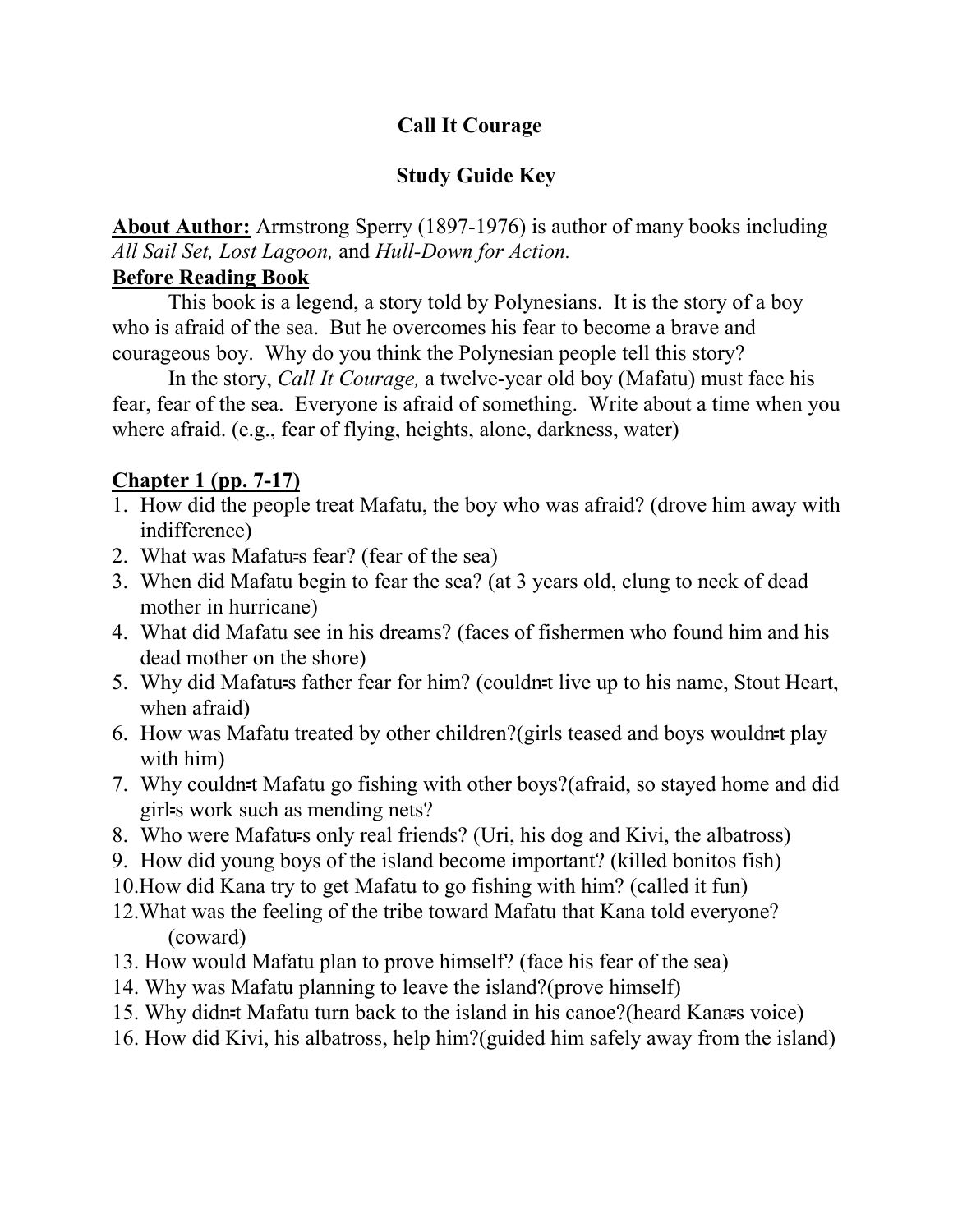# **Chapter 2: The Sea (pp. 21-34)**

- 1. Why didn=t Mafatu have to paddle the canoe in the open sea? (ocean current0
- 2. What sea animals did Mafatu see in the ocean? (whale, dolphin, flying fish)
- 3. How did Mafatu get food and water at sea? (green drinking nut)
- 4. How did Mafatu ride out the storm? (he paddled)
- 5. What did Mafatu loose in the storm?(drinking nuts, spear and knife)
- 6. Even when Mafatu thought Uri and he were going to die at sea, who appeared? (Kivi)
- 7. What was the shadow on the horizon? (land)
- 8. How was the island Mafatu landed on different than Hikeuru? (peaked, not flat0
- 9. How did Mafatu get to the island? (swam)
- 10.How could they survive on the island? How would you survive alone on an island? (water)
- 11. What are Apandanus@? (bread fruit trees)

# **Chapter 3: The Island (pp.35-54)**

- 1. Once Mafatu drank water on the island what did he need next? (food)
- 2. Why didn=t he eat coconuts?(too weak to climb)
- 3. Think about Mafatu=s needs on the island. Rank these needs from 1-4: fire, people, water, and food. Write about how you would satisfy each of these needs if you were Mafatu.
- 4. Why didn=t people on the island find Mafatu? (unihabited)
- 5. How do you think the island was formed? Try making a volcano. (volcano)
- 6. Why did Mafatu need lime juice and leaves?(heal wound)
- 7. If no people lived on the island, how do you think the trail got there? (wild pigs and goats)
- 8. Why wouldn=t Mafatu have to worry about food on the island? (Bread fruit, bananas, oranges, guavas, and mangoes)
- 9. Why was Mafatu hoping for and at the same time fearing people on the island? (friends or enemies)
- 10. Why did Mafatu think there might be people on the island 50 miles away? (smoke)
- 11. How did Mafatu plan to kill the wild boar? (spear)
- 12. How would Mafatu ever get back home?(make tamanu canoe)
- 13. What was Mafatu=s vow? (return home)
- 14. How did the banana leaves get cut? (knife)
- 15. Who made this trail through the jungle?(people)

16. Why do you think there were human bones around the statue? (human sacrifice)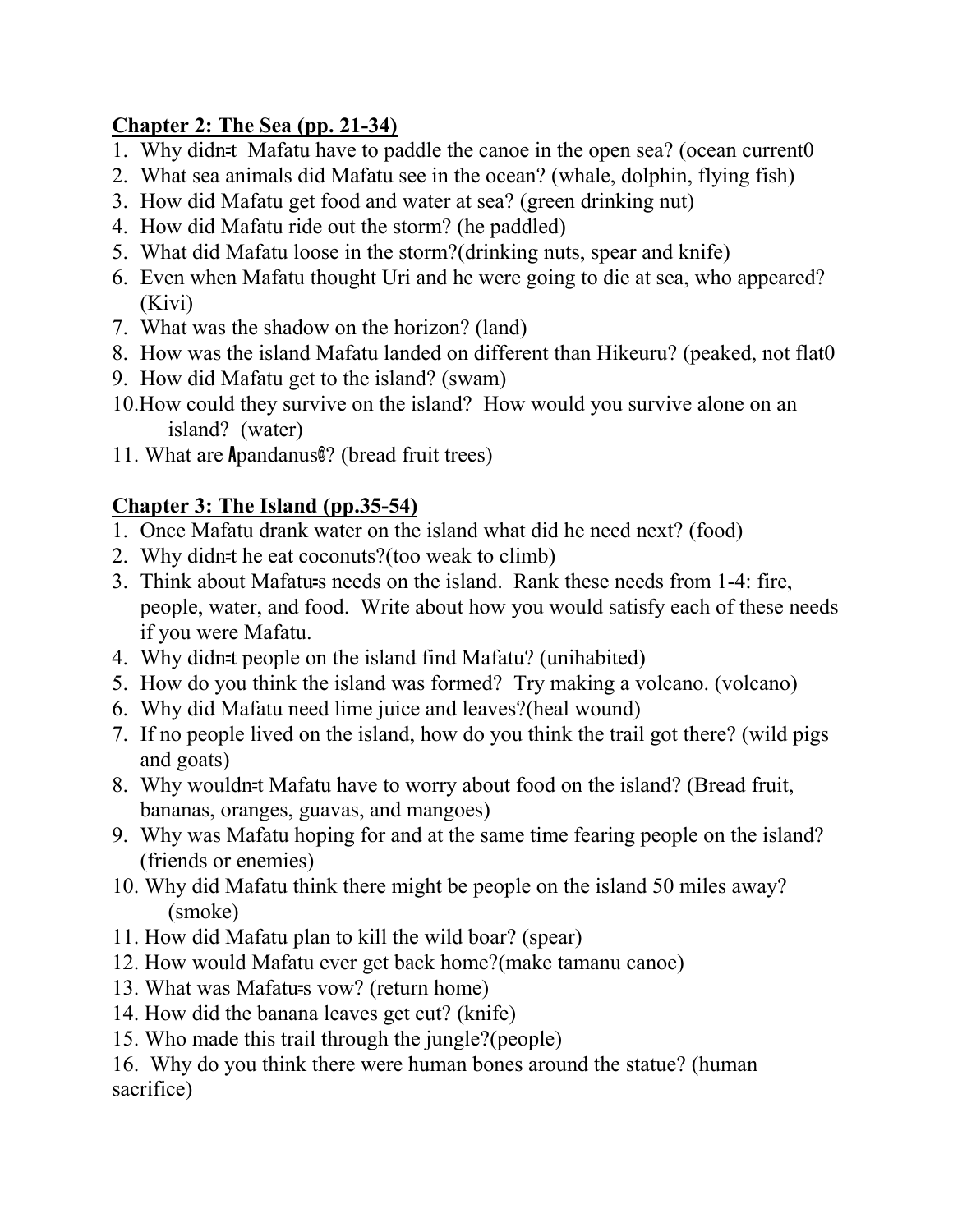17. What is a Amarae@? (idol) Make a model of a Amarae@ out of clay.

18. Why did Mafatu touch the statue? (needed spearhead) What evil things do you think Mafatu thought might happen to him because he touched the statue?

- 19. Why did Mafatu celebrate touching the statue? (victory over fear)
- 20. How did Mafatu make a fire? (firestick)
- 21. How did Mafatu control his thoughts of loneliness? (thought of other things)
- 22. How would Mafatu make a knife? (shell)
- 23.What was Mafatu=s greatest fear?(eaters of men returning)
- 24. Why did food taste so good to Mafatu?(famished)
- 25. Why did Mafatu sleep well?(found courage)

# **Chapter 4: Drums (pp.55-79)**

- 1. Why do you think this chapter is titled drums? (people) Make a drum from a coffee can or oatmeal box.
- 2. Why did Mafatu bank the fire? (keep it alive)
- 3. What skills did Mafatu have that helped him survive on the island?(make nets, knife, shark lines, implements, and shell fish hooks) What survival skills do you have to survive on a desserted island?
- 4. How did Mafatu make a dug-out canoe? (tamanu tree hollowed out by fire) Try making a model of Mafatu=s canoe.
- 5. Why did Mafatu need a raft more than a canoe? (set fish trap on reef) Try making a raft using popsicle sticks.
- 6. Why was killing a boar as important as a canoe to Mafatu? (with boar=s tooth necklace, his tribe would know his strength and courage)
- 7. Tell how you know Kivi, the albatross, and Uri, his dog, liked the island.(played)
- 8. How did Mafatu finally make clothes? (mulberry fiber)
- 9. Why was Mafatu happy to find the whale skeleton?(make knives, fish hooks, dars, spears and ax)
- 10. Why didn=t Mafatu get anything out of his fish trap? (shark or octopus ate it)
- 11. How did Mafatu treat his dog?(like a person)
- 12. How did the hammer head shark get sea animals out of Mafatu=s fish trap? (shook the trap Aas a terrier might shake a rate@.
- 13. Why was Mafatu forced to fight the shark? (save Uri)
- 14. How did Mafatu wound the shark? (stabbed it)
- 15. Draw the canoe on page 65, paragraph one. (15 feet long, 3 feet deep, 1 foot wide)
- 16. Why did Mafatu climb the flat rock to his look out each day?(check for eatersof-men)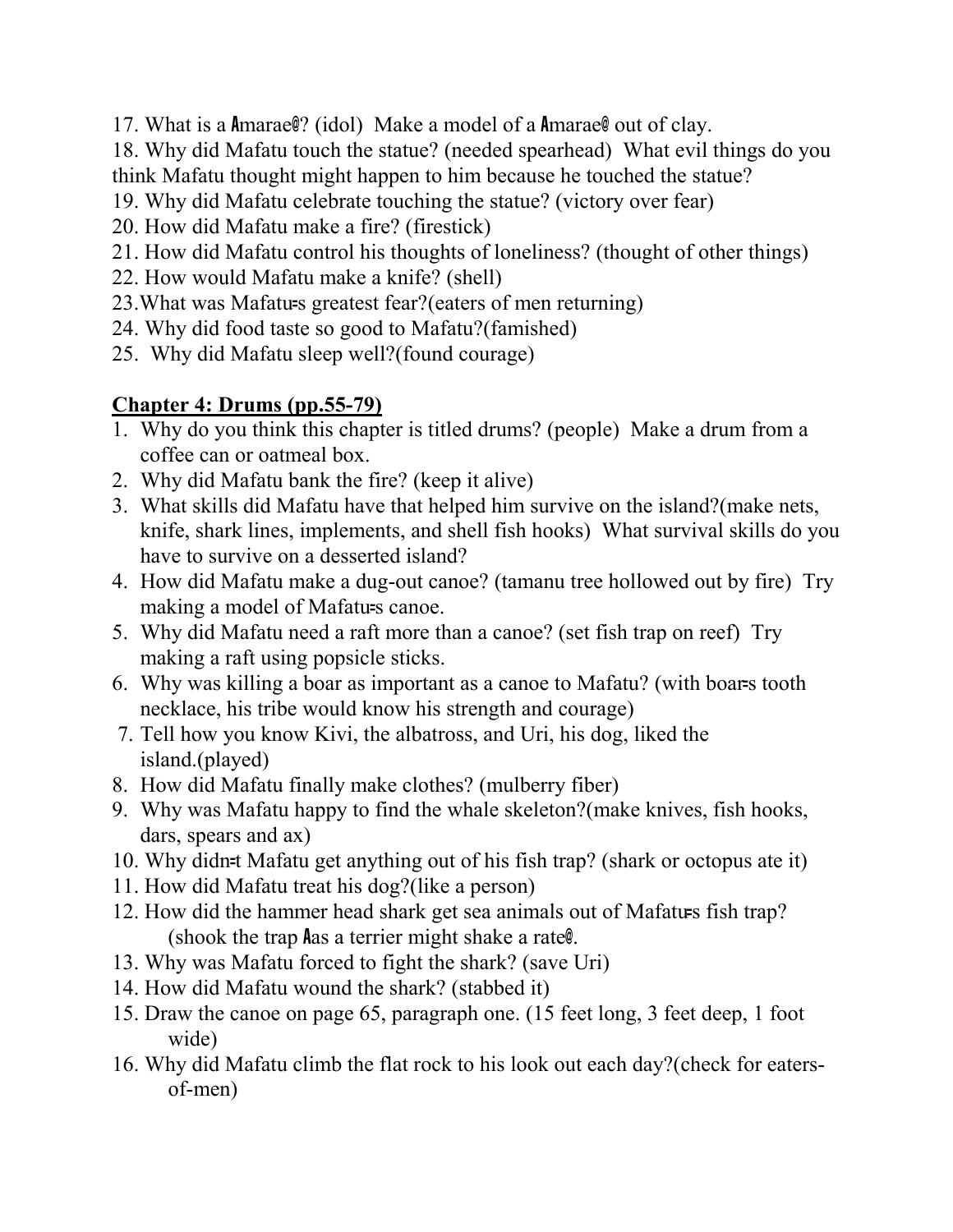- 17. How did Mafatu defend himself against the charging wild boar? (spear)
- 18. How did Mafatu feel after killing the wild boar?(fearless)
- 19. What did Mafatu do with the wild boar?(ate the meat, and made necklace with teeth)
- 20. Now that Mafatu=s canoe was done, what must he do? (return home)
- 21. How did Mafatu=s canoe work in water? (well)
- 22. How did Mafatu feel about the sea in his new canoe? (fearless)
- 23. What didn=t Mafatu do that day that he did every other day?(check lookout) How could that be a problem for him? (savages may return)
- 24. What could Mafatu see in the clear reef water? (Cod, coral, mullet, arrowheads)
- 25. What was in his fish trap? (3 lobster)
- 26. Why did Mafatu dive feet-first into the water? (lost knife)
- 27. Why did Mafatu have to fight for his life?(octopus grabbed him)
- 28. Who is the author talking about when he says, Alay like a broken shadow@ (octopus) and felt like a man drowning in ice cold water (Mafatu)?
- 29. When would Mafatu start home? (tomorrow)
- 30. How did Mafatu pack for the trip home? (fresh water, bananas, drinking nuts)
- 31. What was the thump-thump, thump Mafatu heard? (eaters-of-men)

## **Chapter 5: Homeward (pp. 80-95)**

- 1. Why did Mafatu climb back up to the flat-rock lookout? (see who was coming)
- 2. Draw the scene that forever burned in Mafatu=s memory?(6 war canoes and savages dancng around the stone idol)
- 3. Why must Mafatu flee? (savages)
- 4. Why didn=t the savages get him?(out ran and out paddled them)
- 5. Why did Mafatu still hear the thump-thump, thump?(savages followed him in their canoes)
- 6. How many savages followed him?
- 7. Why were the savages getting closer to Mafatu=s canoe? (6x10=60)
- 8. What guided the canoe safely back to Hikueru?(followed 3 stars)
- 9. Why was it finally safe to sleep at sea?(savages gave up)
- 10. Why didn=t storms come, just endless days at sea?(storm season passed)
- 11. Now, what dangerous creatures followed Mafatu at sea?(tiger sharks)
- 12. Alone at sea, how did Mafatu feel about the gods?(Maui desserted him, and Moana wated to kill him)
- 13. Who else was in the canoe with Mafatu? (Uri, his dog)
- 14. How did Mafatu know Hikeuru Island lay ahead? (Kivi, the albatross)
- 15. What did Mafatu say to his father?(My father, I have come home)
- 16. How did his father react? (brave name, Stout heart, for brave boy)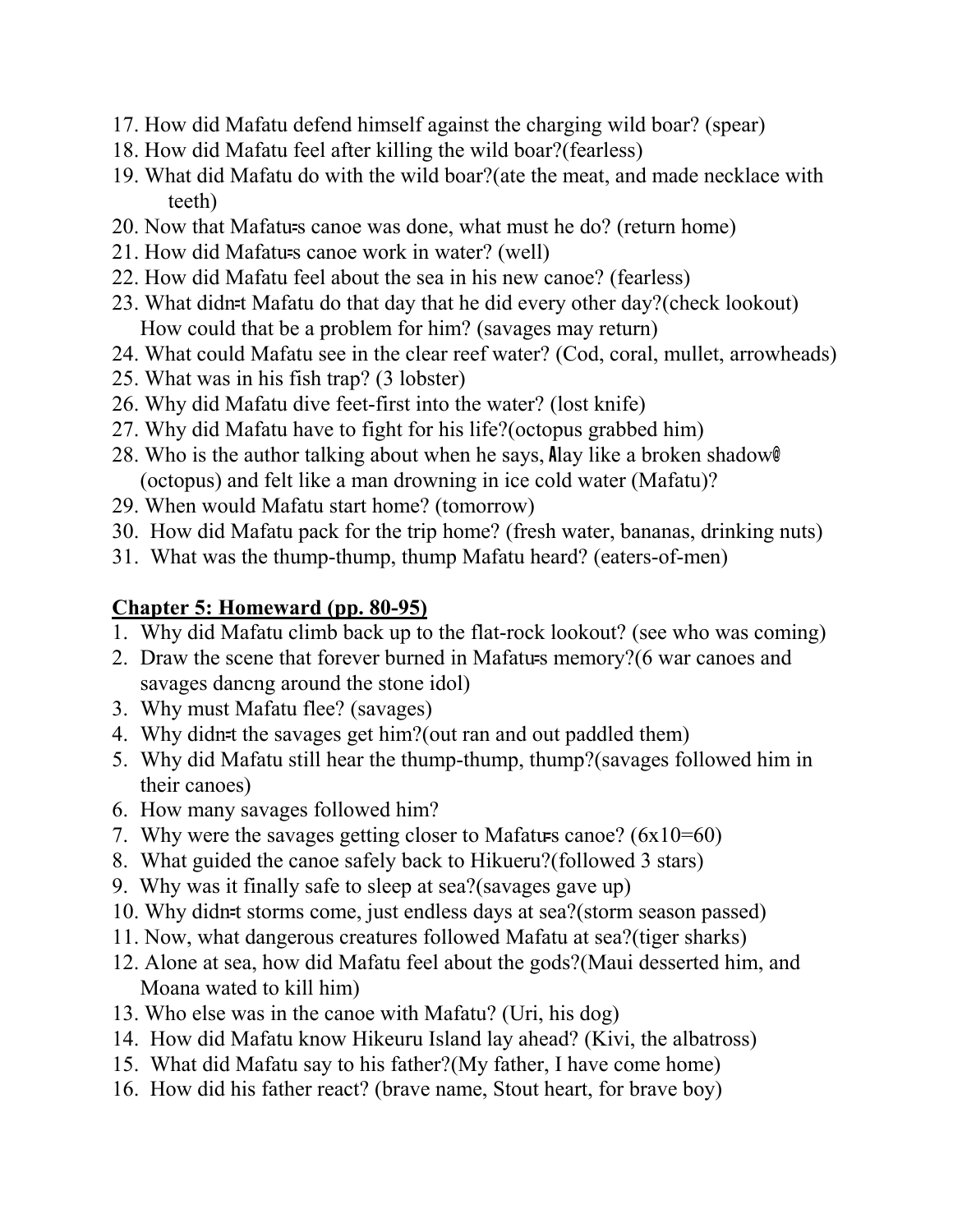17. How did you like the ending to the book? Write a different ending to the story.

#### **After Reading the Book**

- 1. List all the events in the book that could have happened in one column. Then list all the events you think couldn-t have happened in another column.
- 2. Explain why this story is fiction not fact.
- 3. The author tells about the main character in the third person (e.g., he and him), as if he is telling the reader a story. Think of other stories you know (e.g, The Black Sisters, Davy Crockett, Daniel Boone). Write that story as if you were telling it to someone.
- 4. How did the attitude of his tribe toward Mafatu change from the beginning of the book to the end of the book?
- 5. Why would Mafatu=s story be a good story to tell young boys in a Polynesian tribe?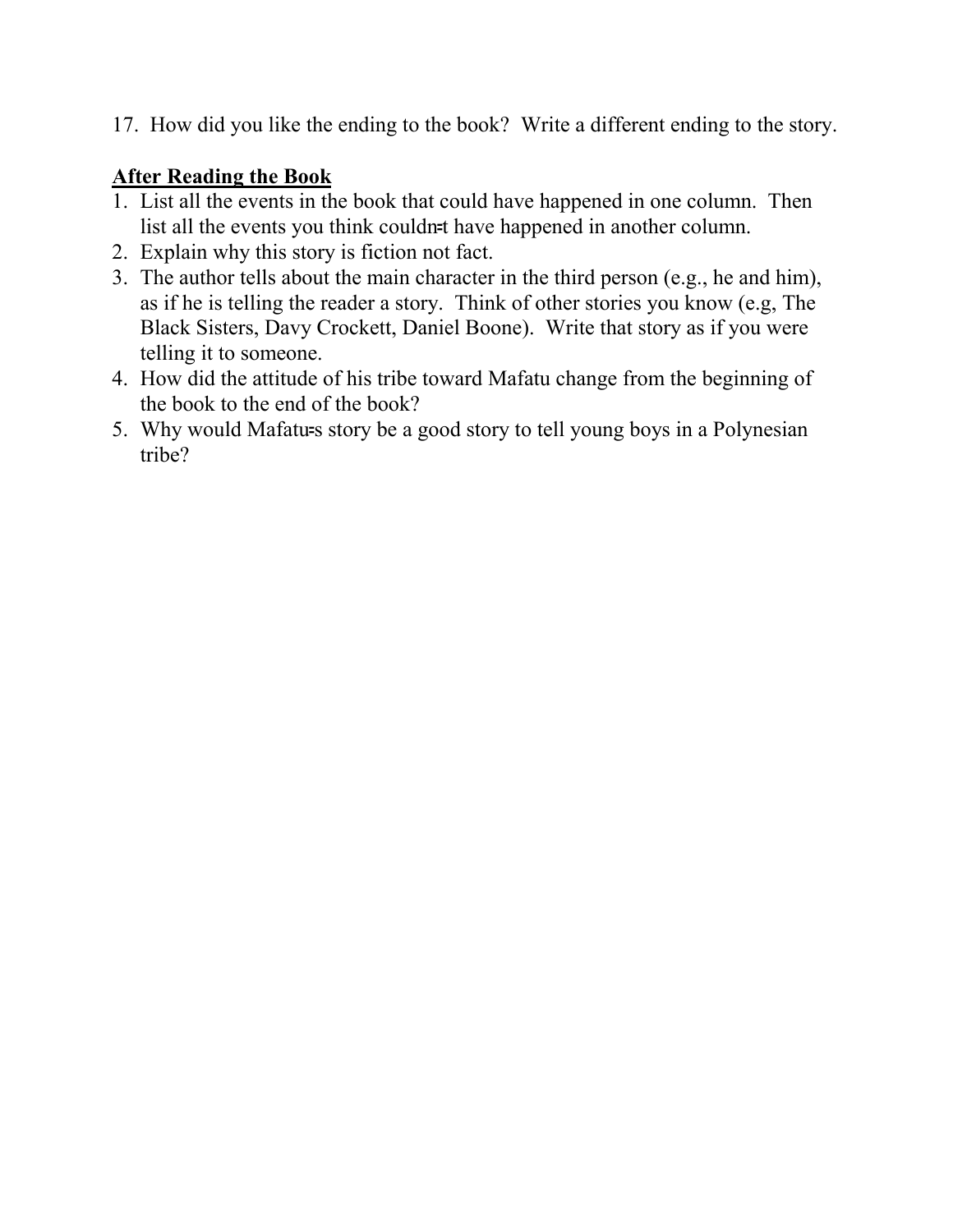# **Call It Courage**

# **Study Guide**

**About Author:** Armstrong Sperry (1897-1976) is author of many books including *All Sail Set, Lost Lagoon,* and *Hull-Down for Action.*

#### **Before Reading Book**

This book is a legend, a story told by Polynesians. It is the story of a boy who is afraid of the sea. But he overcomes his fear to become a brave and courageous boy. Why do you think the Polynesian people tell this story?

In the story, *Call It Courage,* a twelve-year old boy (Mafatu) must face his fear, fear of the sea. Everyone is afraid of something. Write about a time when you where afraid. (e.g., fear of flying, heights, alone, darkness, water)

## **Chapter 1 (pp. 7-17)**

- 1. How did the people treat Mafatu, the boy who was afraid?
- 2. How was Mafatu=s fear?
- 3. When did Mafatu begin to fear the sea?
- 4. What did Mafatu see in his dreams?
- 5. Why did Mafatu=s father fear for him?
- 6. How was Mafatu treated by other children? Have you ever been treated badly by other children?
- 7. Why couldn=t Mafatu go fishing with other boys?
- 8. Who were Mafatu=s only real friends?
- 9. How did young boys of the island become important?
- 10.How did Kana try to get Mafatu to go fishing with him?
- 12.What was the feeling of the tribe toward Mafatu that Kana told everyone?
- 13. How fif Mafatu plan to prove himself? How did you face a fear?
- 14. Why was Mafatu planning to leave the island?
- 15. Why didn=t Mafatu turn back to the island in his canoe?
- 16. How did Kivi, his albatross, help him?

## **Chapter 2: The Sea (pp. 21-34)**

- 1. Why didn-t Mafatu have to paddle the canoe in the open sea?
- 2. What sea animals did Mafatu see in the ocean?
- 3. How did Mafatu get food and water at sea?
- 4. How did Mafatu ride out the storm?
- 5. What did Mafatu loose in the storm?
- 6. Even when Mafatu thought Uri and he were going to die at sea, who appeared?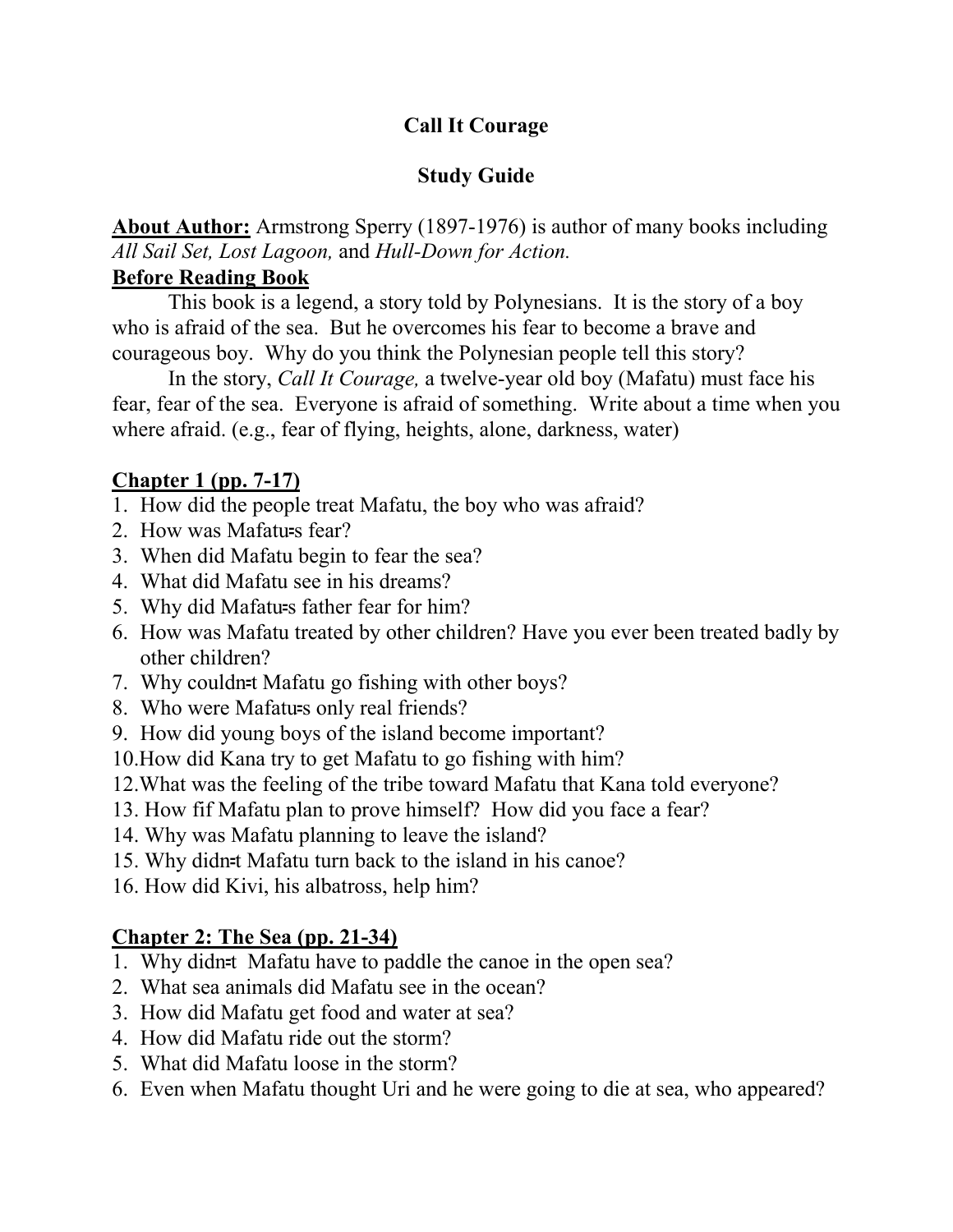- 7. What was the shadow on the horizon?
- 8. How was the island Mafatu landed on different than Hikeuru?
- 9. How did Mafatu get to the island?
- 10.How could they survive on the island? How would you survive alone on an island?
- 11. What are Apandanus@?

# **Chapter 3: The Island (pp.35-54)**

- 1. Once Mafatu drank water on the island what did he need next?
- 2. Why didn=t he eat coconuts?
- 3. Think about Mafatu=s needs on the island. Rank these needs from 1-4: fire, people, water, and food. Write about how you would satisfy each of these needs if you were Mafatu.
- 4. Why didn=t people on the island find Mafatu?
- 5. How do you think the island was formed? Try making a volcano.
- 6. Why did Mafatu need lime juice and leaves?
- 7. If no people lived on the island, how do you think the trail got there?
- 8. Why wouldn=t Mafatu have to worry about food on the island?
- 9. Why was Mafatu hoping for and at the same time fearing people on the island?
- 10. Why did Mafatu think there might be people on the island 50 miles away?
- 11. How did Mafatu plan to kill the wild boar?
- 12. How would Mafatu ever get back home?
- 13. What was Mafatu=s vow?
- 14. How did the banana leaves get cut?
- 15. Who made this trail through the jungle?
- 16. Why do you think there were human bones around the statue?
- 17. What is a Amarae@? Make a model of a Amarae@ out of clay.
- 18. Why did Mafatu touch the statue? What evil things do you think Mafatu thought ight happen to him because he touched the statue?
- 19. Why did Mafatu celebrate touching the statue?
- 20. How did Mafatu make a fire?
- 21. How did Mafatu control his thoughts of loneliness?
- 22. How would Mafatu make a knife?
- 23. What was Mafatu=s greatest fear?
- 24. Why did food taste so good to Mafatu?
- 25. Why did Mafatu sleep well?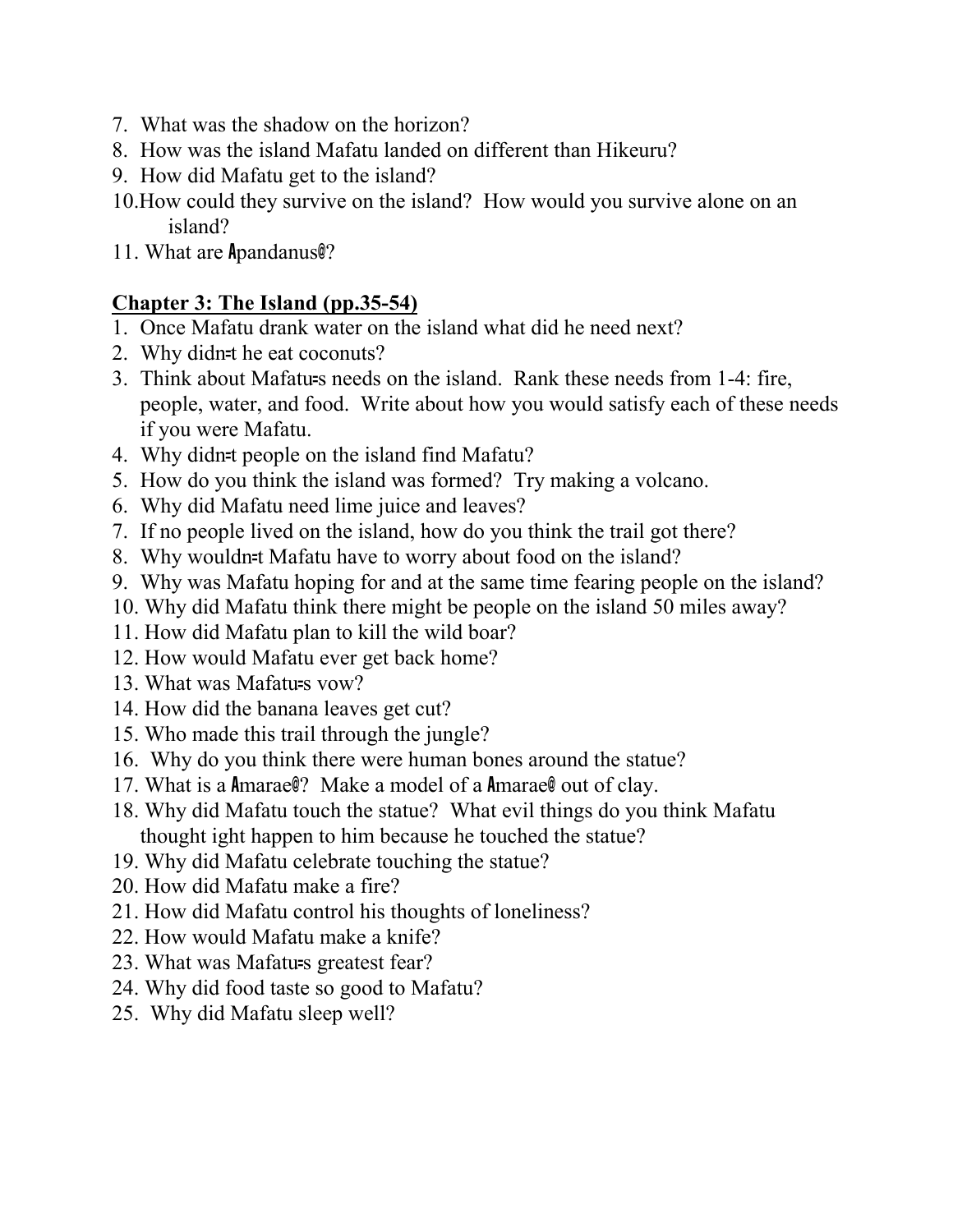## **Chapter 4: Drums (pp.55-79)**

- 1. Why do you think this chapter is titled drums? Make a drum from a coffee can or oatmeal box.
- 2. Why did Mafatu bank the fire?
- 3. What skills did Mafatu have that helped him survive on the island? What survival skills do you have?
- 4. How did Mafatu make a dug-out canoe? Try making a model of Mafatu=s canoe.
- 5. Why did Mafatu need a raft more than a canoe. Try making a raft using popsicle sticks.
- 6. Why was killing a boar as important as a canoe to Mafatu?
- 7. Tell how you know Kivi, the albatross, and Uri, his dog, liked the island?
- 8. How did Mafatu finally make clothes?
- 9. Why was Mafatu happy to find the whale skeleton?
- 10. Why didn=t Mafatu get anything out of his fish trap?
- 11. How did Mafatu treat his dog?
- 12. How did the hammer head shark get sea animals out of Mafatu=s fish trap?
- 13. Why was Mafatu forced to fight the shark?
- 14. How did Mafatu wound the shark?
- 15. Draw the canoe on page 65, paragraph one.
- 16. Why did Mafatu climb the flat rock to his look out each day?
- 17. How did Mafatu defend himself against the charging wild boar?
- 18. How did Mafatu feel after killing the wild boar?
- 19. What did Mafatu do with the wild boar?
- 20. Now that Mafatu=s canoe was done, what must he do?
- 21. How did Mafatu=s canoe work in water?
- 22. How did Mafatu feel about the sea in his new canoe.
- 23. What didn=t Mafatu do that day that he did every other day? How could that be a problem for him?
- 24. What could Mafatu see in the clear reef water?
- 25. What was in his fish trap?
- 26. Why did Mafatu dive feet-first into the water?
- 27. Why did Mafatu have to fight for his life?
- 28. Who is the author talking about when he says, Alay like a broken shadow@ and felt like a man drowning in ice cold water?
- 29. When would Mafatu start home?
- 30. How did Mafatu pack for the trip home?
- 31. What was the thump-thump, thump Mafatu heard?